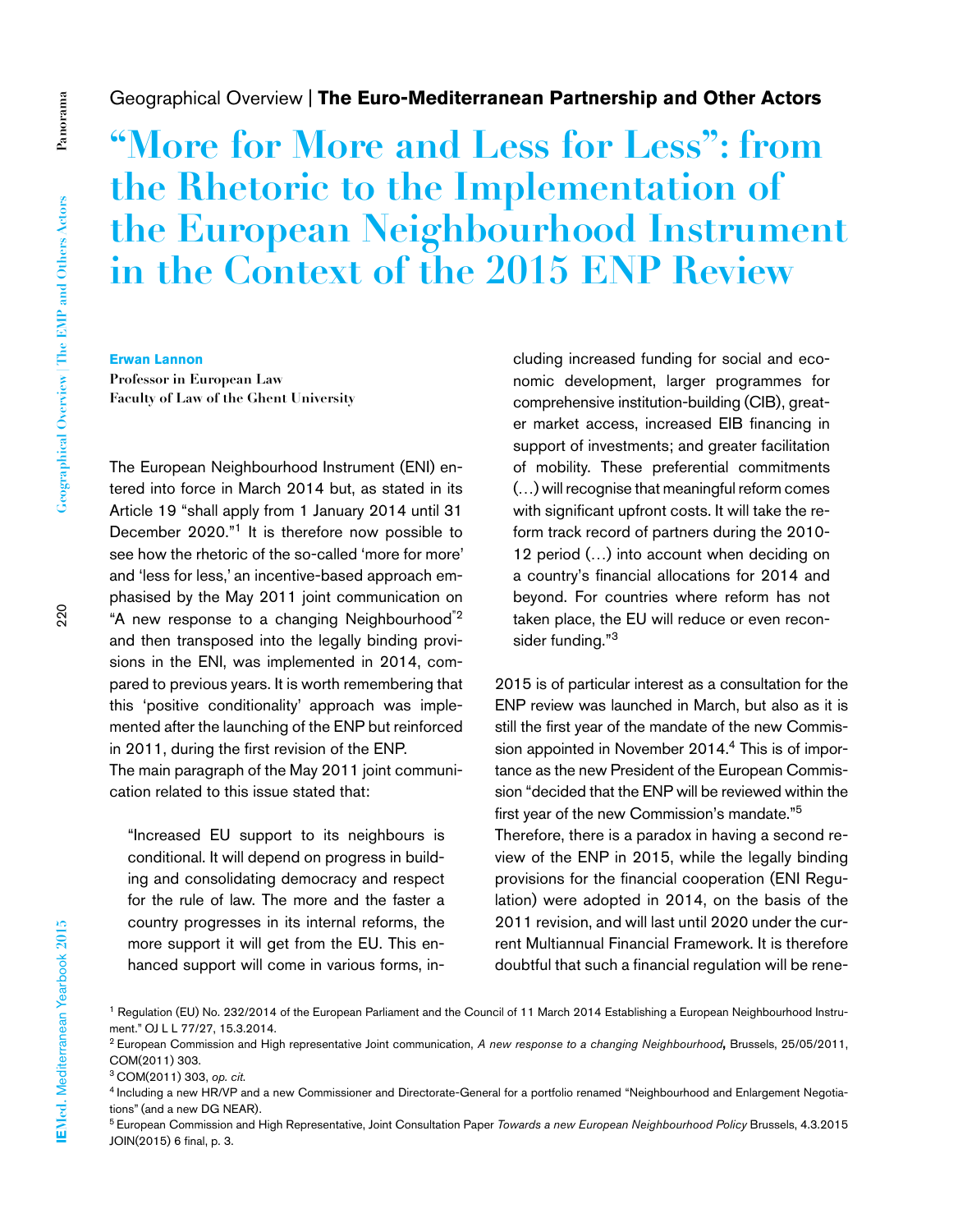gotiated between the EU Council and the European Parliament before 2020. So the margin of manoeuvre remains very limited. Only a mid-term review, with potential reallocations of financial envelopes, is scheduled at the level of the programming instruments, not the ENI *per se*.

There is a paradox in having a second review of the ENP in 2015, while the legally binding provisions for the financial cooperation were adopted in 2014, on the basis of the 2011 revision, and will last until 2020 under the current Multiannual Financial Framework

The key words in 2011 were: 'reinforcement of conditionality' (Deep Democracy Criteria) and 'differentiation' to promote the 'democratisation wave' of 2010-11. In 2015, it seems that 'flexibility' (and more pragmatism) will be used to first promote 'stability.' Flexibility will also be used to address the emergence of migratory and security issues more rapidly.6

## **The First Year of the Implementation of the New European Neighbourhood Instrument (ENI)**

The ENI total budget for the period 2014-2020 is €15.4 billion. According to the European Commission, it provides the "bulk of funding for cooperation with the 10 Mediterranean countries and the six Eastern Partnership countries covered by the European Neighbourhood Policy."7 It is important to recall that this global financial envelope includes bilateral (or country) financial envelopes as well as multilateral (multi-country) financial envelopes allocations (two South and East regional programmes, one Cross Border and one Wider Neighbourhood programme).

According to the European Commission and High Representative, for the first year of its implementation (2014), "€2.3 billion were committed under the ENI" and " $\epsilon$ 1.6 billion were disbursed  $(...)$  this figure includes both ongoing and new programmes." It is therefore important to stress that for 2014, some programmes that were launched under the ENPI are still being implemented but are, since January 2014, governed, on the legal level, by the rules, criteria and procedures of the ENI (and by a new horizontal regulation) as the latter replaced the ENPI. This is clearly emphasised in the preamble of the ENI, first indent, that states that the ENI "replaces Regulation (EC) No 1638/2006 (…), which expired on 31 December 2013." Indent 29 refers to the new horizontal regulation stressing that: "common rules and procedures for the implementation of the Union's instruments for financing external action are laid down in Regulation (EU) No 236/2014."8

As referred to above, in 2011 the Commission and HR/VP emphasised that the share of the bilateral financial envelope should be based on the evaluations of the years 2010-12 "when deciding on country financial allocations for 2014." The problem is that if one considers Tunisia or Egypt, it is difficult by definition for the EEAS/Commission to end with an overall positive evaluation if the so-called 'deep-democracy criteria'9 are strictly applied. The example of the evaluation of the SPRING programme made by the Commission in 2013 is that "the lack of political and administrative stability in those partner countries

<sup>&</sup>lt;sup>6</sup> However, for issues linked to illegal migration or security one should note that instruments and programmes, other than the ENI, can also be used (e.g. the Instrument contributing to Stability and Peace (IcSP), humanitarian aid etc.).

<sup>7</sup> European Commission – High Representative Brussels, joint Staff Working Document, "Implementation of the European Neighbourhood Policy Statistics" - Accompanying the Joint Communication "Implementation of the European Neighbourhood Policy in 2014," 25.3.2015, SWD(2015) 77 final.

<sup>8</sup> Regulation (EU) No 236/2014 of the European Parliament and of the Council of 11 March 2014 laying down common rules and procedures for the implementation of the Union's instruments for financing external action.

<sup>9</sup> Article 4 § 1 of the ENI: 1. Union support under this Regulation provided to each partner country in accordance with point (a) of Article 6(1) shall be incentive-based and differentiated in form and amount, taking into account all the elements listed below, reflecting the partner country's: (a) needs, using indicators such as population and level of development;

<sup>(</sup>b) commitment to and progress in implementing mutually-agreed political, economic and social reform objectives;

<sup>(</sup>c) commitment to and progress in building deep and sustainable democracy;

 $<sup>(d)</sup>$  partnership with the Union, including the level of ambition for that partnership;</sup>

<sup>(</sup>e) absorption capacity and the potential impact of Union support under this Regulation.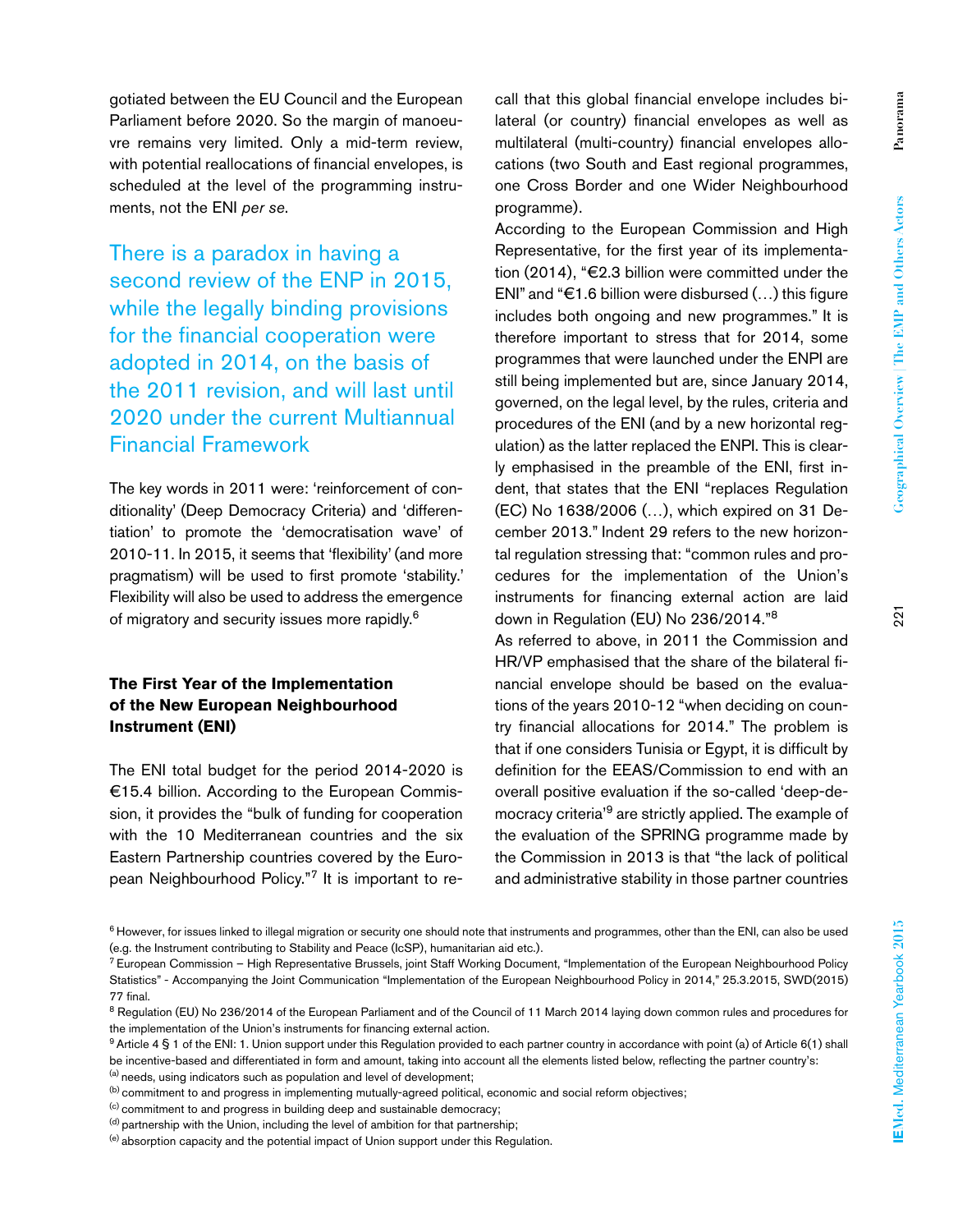| <b>TABLE 4</b>                                                | ENPI - ENI 2010-2014 (Commitments) - Breakdown by Country and Region, in € millions |                     |                     |                     |                     |                    |
|---------------------------------------------------------------|-------------------------------------------------------------------------------------|---------------------|---------------------|---------------------|---------------------|--------------------|
| Country/Programme                                             |                                                                                     | 2010<br><b>ENPI</b> | 2011<br><b>ENPI</b> | 2012<br><b>ENPI</b> | 2013<br><b>ENPI</b> | 2014<br><b>ENI</b> |
| Part 1 - Mediterranean countries                              |                                                                                     |                     |                     |                     |                     |                    |
| Algeria                                                       |                                                                                     | 59                  | 58                  | 74                  | 50                  | 26.3               |
| Egypt                                                         |                                                                                     | 192                 | 92                  | 250                 | 47                  | 115                |
| Israel                                                        |                                                                                     | $\overline{2}$      | $\overline{2}$      | $\overline{2}$      | $\overline{2}$      | $\overline{a}$     |
| Jordan                                                        |                                                                                     | 70                  | 116                 | 120                 | 88                  | 174.5              |
| Lebanon                                                       |                                                                                     | 44                  | 33                  | 92                  | 76                  | 146.1              |
| Libya                                                         |                                                                                     | 12                  | 10                  | 25                  | 30                  | 8.0                |
| Morocco                                                       |                                                                                     | 158.9               | 166.6               | 207                 | 334.9               | 218                |
| Palestine*                                                    |                                                                                     | 367.9               | 413.7               | 224                 | 313.7               | 309.5              |
| Syria                                                         |                                                                                     | 50                  | 10                  | 48.4                | 170                 | 61.3               |
| Tunisia                                                       |                                                                                     | 77                  | 180                 | 130                 | 135                 | 169                |
| Sub-total bilateral programmes                                |                                                                                     | 1,032.8             | 1,081.3             | 1,172.4             | 1,246.6             | 1,227.7            |
| Regional (and other multi-country programmes<br>for ENI only) |                                                                                     | $91.9*$             | 87.8*               | $96.7*$             | $103.5*$            | 229.1              |
| <b>TOTAL Mediterranean countries</b>                          |                                                                                     | 1,124.7             | 1,169.1             | 1,269.1             | 1,350.1             | 1.456.8            |
| Part 2 - Eastern Partnership                                  |                                                                                     |                     |                     |                     |                     |                    |
| Armenia                                                       |                                                                                     | 27.7                | 43.1                | 35                  | 66                  | 34                 |
| Azerbaijan                                                    |                                                                                     | 7                   | 31                  | 19.5                | 25                  | 21                 |
| <b>Belarus</b>                                                |                                                                                     | 10                  | 17.1                | 22.3                | 23.8                | 19                 |
| Georgia                                                       |                                                                                     | 37.2                | 50.7                | 82                  | 97                  | 131                |
| Moldova                                                       |                                                                                     | 66                  | 78.6                | 122                 | 135                 | 131                |
| Ukraine                                                       |                                                                                     | 126                 | 65                  | 149                 | 199                 | 242.0              |
| Sub-total bilateral programme                                 |                                                                                     | 273.9               | 285.5               | 429.8               | 545.8               | 578                |
| Regional (and other multi-country programmes<br>for ENI only) |                                                                                     | 84.25*              | 99.14*              | 90.64*              | 122.87*             | 152.4              |
| <b>TOTAL Eastern Partnership</b>                              |                                                                                     | 358.15              | 384.64              | 520.44              | 668.67              | 730.4              |

Source: Own calculation based on European Commission – High Representative Brussels, joint Staff Working Document, "Implementation of the European Neighbourhood Policy Statistics - Accompanying the Joint Communication "Implementation of the European Neighbourhood Policy in 2014," Brussels 25.3.2015, SWD(2015) 77 final. And European Commission – High Representative Brussels, joint Staff Working Document-Statistical Annex - Accompanying the Joint Communication "Implementation of the European Neighbourhood Policy at the Crossroads: Implementation of the European Neighbourhood Policy in 2013," Brussels,<br>27.3.2014 SWD(2014) 9 \* Regional programme (South and East) of the ENPI only.

disbursing funds and a loss of effectiveness. A flexible approach is required."10 The table above illustrates the evolution of the country and multi-country financial envelopes from 2010 until 2014. What are not taken into account in the table are the financial envelopes devoted to two

multi-country programmes for the period 2010-13: the ENPI 'Interregional' and 'Cross Border' programmes. For 2014, the Commission provided figures for "Regional and other multi-country programmes." The possibility of participating in EU programmes and agencies is also to be taken into account, but the transfer of know-how, for example,

is difficult to evaluate in financial terms. Also other EU thematic programmes and specific financial and technical resources can be used as well. On top of this, and outside the proper EU budget framework, the European Investment Bank (EIB) loans and technical assistance programmes have increased since 2010 as it was easier to quickly provide more loans to the MPCs. They are not taken into account here, as they are financed on EIB's own budget and because they are not subsidies but mainly preferential loans.

The selected time period is 2010-2014. It therefore ranges from the year of the first uprising in Tunisia to the most recent programming. It includes, at the technical level, the last year of the 2007-

<sup>10</sup> Commission implementing Decision of 18.7.2013 on the special measure, support for Partnership, Reform and Inclusive Growth (SPRING) 2013 in favour of the southern Neighbourhood region to be financed from the general budget of the European Union, Brussels, 18.7.2013 C(2013) 4452 final, point 3.3.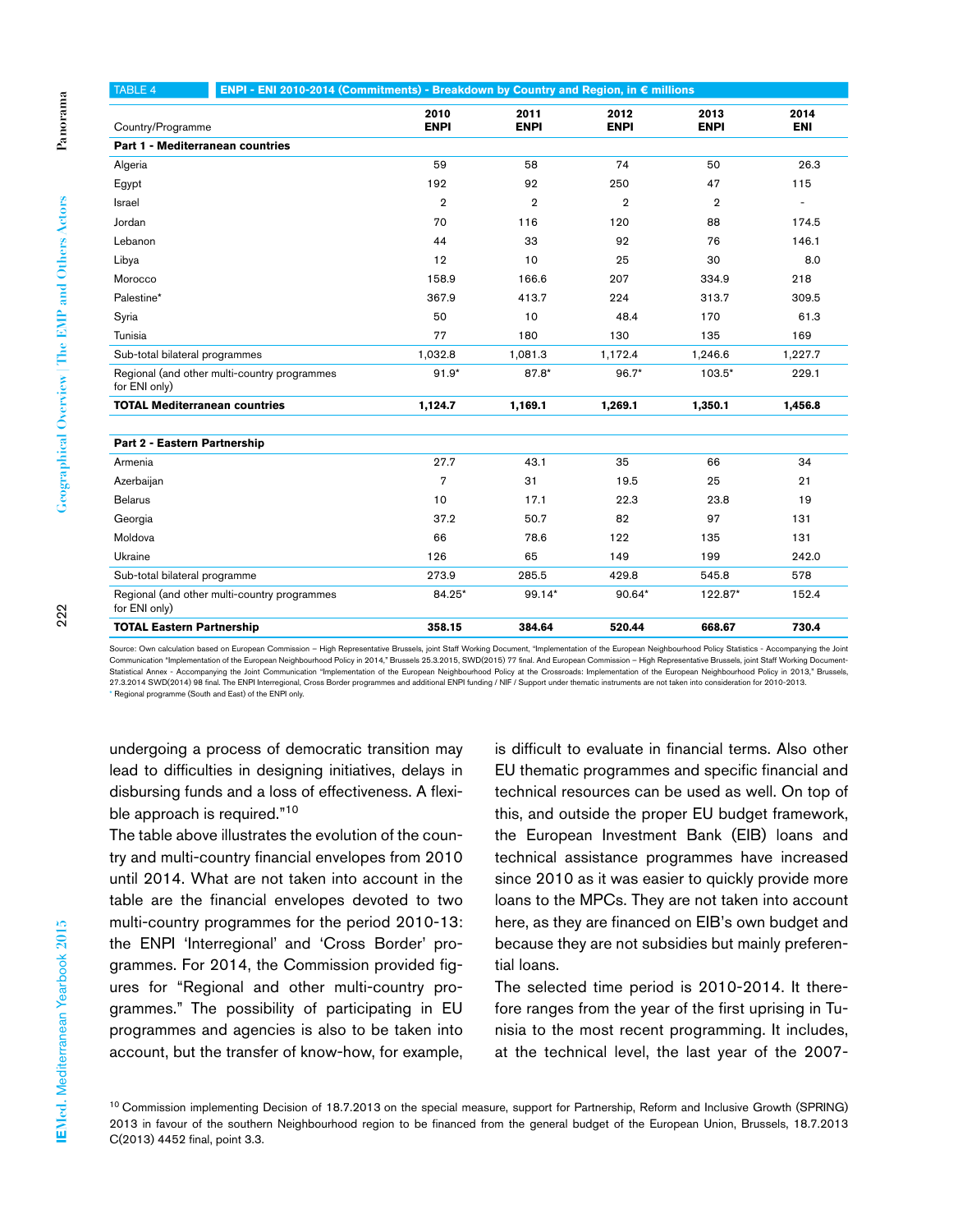2010 National Indicative Programmes (NIPs), the entire 2011-2013 NIPs (both were framed under the ENPI) and the first year (2014) of the ENI programming. Under the ENI, if the partner country has concluded an ENP Action Plan, a 'Single Support Framework' has replaced the former NIPs and Country Strategy Paper (CSP).

What is not mentioned in this overall table is that the ENI includes a new feature (although a similar 'Governance facility' was introduced in 2006<sup>11</sup>). According to the ENI Regulation, in order to "facilitate the implementation of the incentive-based approach (…) an amount in the range of 10% of the financial envelope (...) shall be allocated to multi-country umbrella programmes that will supplement the country financial allocations."12 In 2014, the umbrella programme "channelled €200 million of additional allocations to: Ukraine (€40 million), Georgia (€30 million) and Moldova (€30 million) in the East; and to Tunisia (€50 million), Morocco (€20 million), Jordan (€15 million) and Lebanon (€15 million) in the South. Additional funding was used to launch new programmes or expand the scope and duration of existing programmes, in line with the key priorities for bilateral assistance."13

What is striking is that without this information it is difficult to draw very clear conclusions about the evolution of the global yearly financial envelopes on the basis of this table, except that three Eastern Partners namely Georgia, Moldova and Ukraine benefitted from a clear regular increase of their bilateral financial envelopes (there is however one exception: a slight decrease for Moldova in 2014). Also overall, in 2014, half of the commitments (bilateral and regional) were made for the six Eastern partners, compared to a third in 2010. Last but not least the additional allocations of the umbrella programmes for the six Eastern and 10 Southern partners in 2014 are the same ( $€100$  million for each region).

For the Mediterranean partners there is, first of all, a series of specific cases to be taken into consideration. Syria<sup>14</sup> and Libya (like Belarus) have never been integrated into the ENP. For Algeria, which is also not fully involved in the ENP as it is still negotiating its first ENP Action plan, it is worth mentioning that 2014 represented the lowest level of commitment since 2010. Palestine is another specific case and cannot be compared to other MPCs for obvious reasons, which we are not going to address here given their peculiarities. Israel is also a special case as it is not considered to be a 'developing country' that can benefit from traditional development cooperation, although this country is, at the same time, very much involved in cooperation at the level of EU scientific cooperation programmes.

Thus the most interesting cases linked to the socalled 'Arab Spring' are Egypt and Tunisia. Jordan, Lebanon and Morocco are also to be taken into consideration. For Egypt it is difficult to link the evolution of the financial envelope to the evolution of the political-economic situation. It is true that this partner went through a revolution and a counter-revolutionary process during the period of time considered. What is obvious is that Egypt is not one of the beneficiaries of the umbrella programmes (UP). Unlike Egypt, Tunisia benefited from an extra €50 million from the UP, representing a little less than a third of the overall 2014 commitment (€169 million). The evolution of the Tunisian bilateral financial envelope indicates a regular increase during the last three years and the highest commitment (€180 million) was made in 2011, the year following the Jasmine Revolution. The figures for Morocco show a steady increase from 2010 until 2013 and then a drop in 2014, although Morocco benefited from an extra €20 million from the UP that year. Jordan and Lebanon do benefit from an increase in their financial envelopes for 2014 (which doubled compared to 2013 and are the highest commitment rates since 2010). The two supplementary umbrella programme envelopes contributed to this situation even if their amounts remained limited (€15 million each). But as both countries are strongly affected by the Syrian crisis they do benefit from other EU budget lines.

<sup>&</sup>lt;sup>11</sup> See: http://eeas.europa.eu/enp/pdf/pdf/governance\_facility\_en.pdf

<sup>12</sup> Art. 7 § 6 of the ENI

<sup>&</sup>lt;sup>13</sup> SWD(2015) 77 final, op. cit.,<br><sup>14</sup> "Due to the ongoing crisis, bilateral cooperation with Syria was suspended in May 2011. Consequently, there is no programming document for this country. Commitments take the form of annual 'special measures' in favour of the Syrian population; they are complemented with additional support to Jordan and Lebanon to help these countries cope with the influx of Syrian refugees. The 2014 special measure budgeted €41.25 million for actions to support the Syrian population still inside Syria." SWD(2015) 77 final, op cit., p. 3.